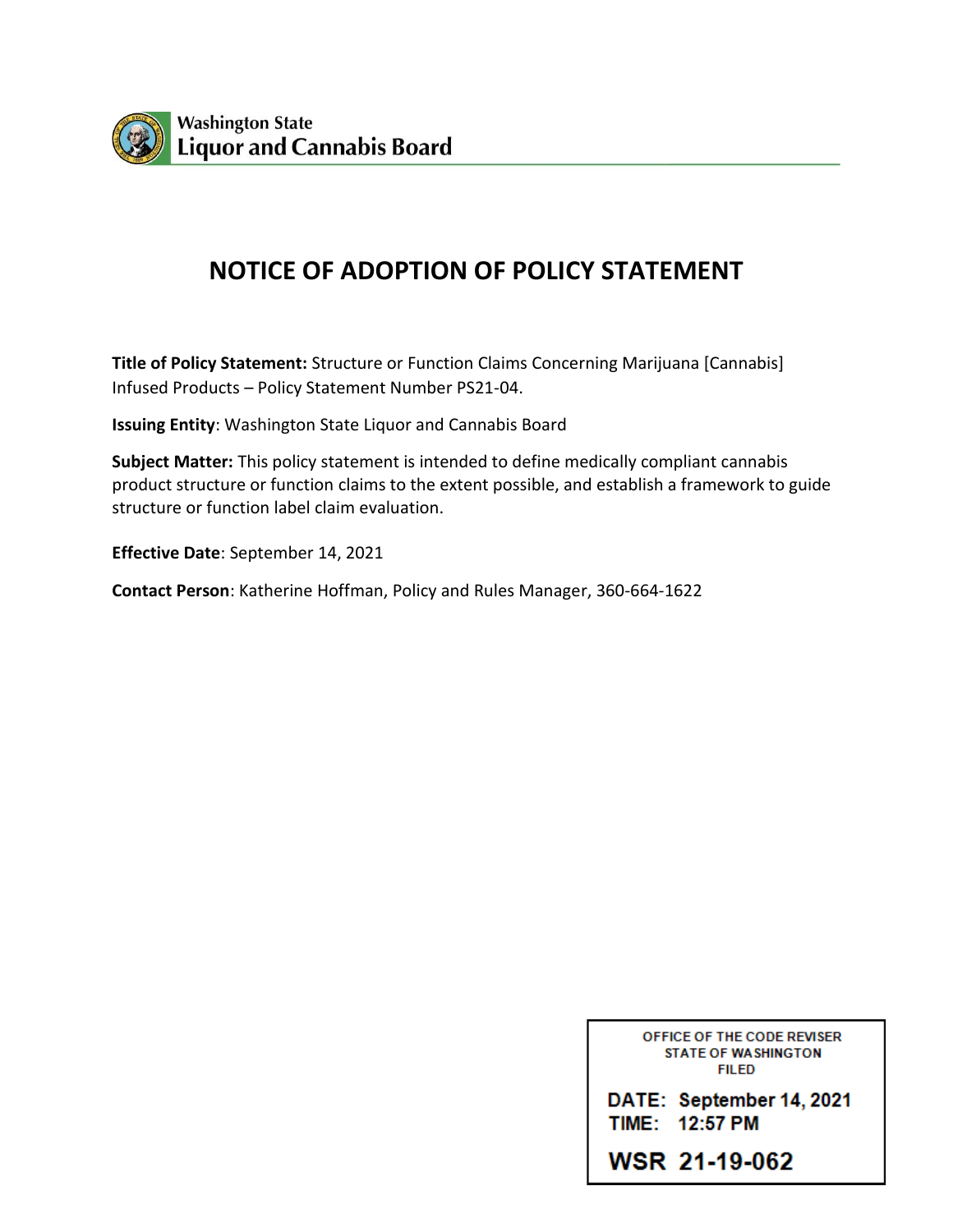

# **Policy Statement**

| Title:                                    | Number: PS-21-04<br><b>Structure or Function Claims Concerning</b><br>Marijuana [Cannabis] Infused Products |  |
|-------------------------------------------|-------------------------------------------------------------------------------------------------------------|--|
| <b>References:</b>                        | RCW 69.50.346                                                                                               |  |
|                                           | Chapter 246-70 WAC                                                                                          |  |
|                                           | WAC 314-55-077                                                                                              |  |
|                                           | WAC 314-55-105                                                                                              |  |
| Contact:                                  | Katherine Hoffman, Policy and Rules Manager, WSLCB                                                          |  |
| <b>Phone:</b>                             | 360-664-1622                                                                                                |  |
| Email:                                    | katherine.hoffman@lcb.wa.gov                                                                                |  |
| <b>Effective Date:</b> September 14, 2021 |                                                                                                             |  |
| <b>Approved By:</b>                       | Justin Nordhorn, Director Policy and External Affairs, WSLCB                                                |  |

#### **RCW 34.05.230 – [Interpretive and policy statements](https://app.leg.wa.gov/rcw/default.aspx?cite=34.05.230)**

(1) An agency is encouraged to advise the public of its current opinions, approaches, and likely courses of action by means of interpretive or policy statements. Current interpretive and policy statements are advisory only. To better inform the public, an agency is encouraged to convert long-standing interpretive and policy statements into rules.

#### **INTRODUCTION**

Throughout this document, the term "cannabis" is used in the context of the statutory meaning of "marijuana" as defined in chapter 69.50 RCW.

This policy statement is intended to define medically compliant cannabis product structure or function claims to the extent possible, and establish a framework to guide structure or function label claim evaluation.

This policy statement supersedes and replaces previous agency guidance concerning this topic.

#### **SUMMARY**

Structure or function claims are one of the ways to convey the potential purpose and benefit of a product. Federal law does not address a cannabis structure or function claim. However, cannabis is legal in Washington State, and the Washington state legislature suggests that like dietary supplements, cannabis processors may make structure or function claims for DOH compliant cannabis products as long as the claims are not claims relating to the treatment or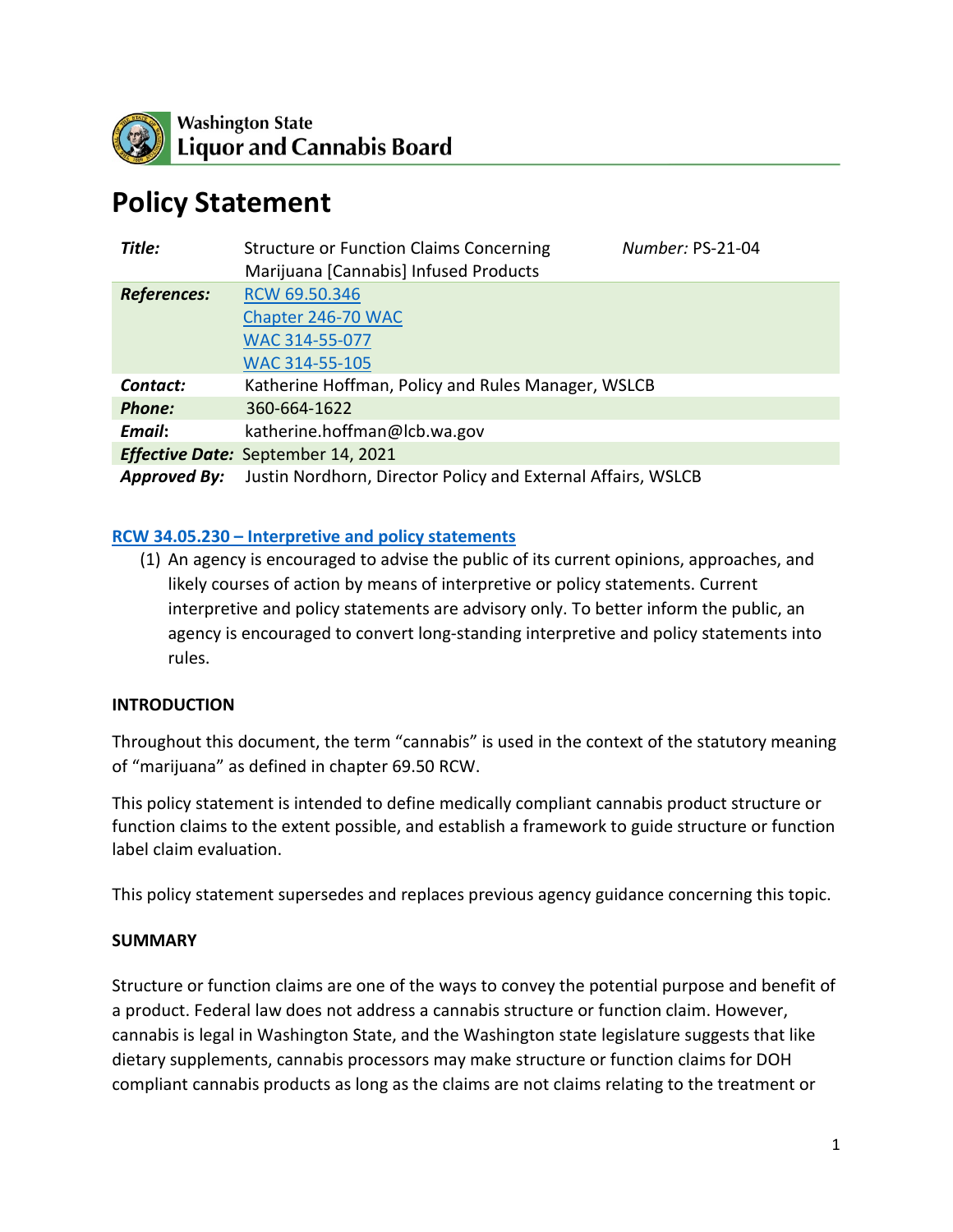cure of disease, and the appropriate disclaimer is provided on the product labeling.<sup>[1](#page-2-0)</sup> This places the WSLCB in the position of the FDA to establish criteria for the evaluation of cannabis product structure or function claims to assure such claims are not false or misleading consistent with Washington state statute.

In alignment with federal regulation and guidance, structure or function claims for DOH compliant cannabis products should be statements that describe the effect the product may have on the structure or function of the body. If the label or labeling of a product marketed as a DOH compliant cannabis product asserts a disease claim, or the structure or function claim is false or misleading, the product packaging and labeling will not be approved by WSLCB.

## **BACKGROUND**

WSLCB routinely engages with cannabis licensees regarding the definition and application of "structure or function" claims as described in current cannabis packaging and labeling rules under WAC 314-55-105. Discussion centers around how to accurately describe "the role of a marijuana product intended to affect normal structure or function in humans, characterized by the means by which a marijuana product acts to maintain such structure or function" (WAC 314-55-105(1)(g)).

Currently, Washington State statute provides that labeling for Department of Health (DOH) compliant cannabis products may include claims that describe a product's intended role in maintaining a structure or function of the body. Such labels may also characterize the documented mechanism by which the product maintains a bodily structure or function. Statute also provides that labeling describing how a cannabis product maintains a structure or function of the body may not make disease claims, such as how the product may mitigate, treat, cure or prevent any disease.

Washington State statute does not define "structure or function" or "false or misleading."

## **STATUTORY AUTHORITY**

**RCW 69.50.346** describes required labeling content for all marijuana concentrates, usable marijuana, or marijuana-infused products sold at retail, with specific requirements for marijuana products identified by the Department of Health as being compliant marijuana product.

**RCW 69.50.346(2)(a)** provides that for marijuana products that have been identified by the department [of health] in rules adopted under RCW 69.50.375(4) in chapter 246-70 WAC as being compliant marijuana product, the product label and labeling may include a structure or function claim describing the intended rule of a product to maintain the structure or any

<span id="page-2-0"></span> <sup>1</sup> *SB5298, supra note 8.*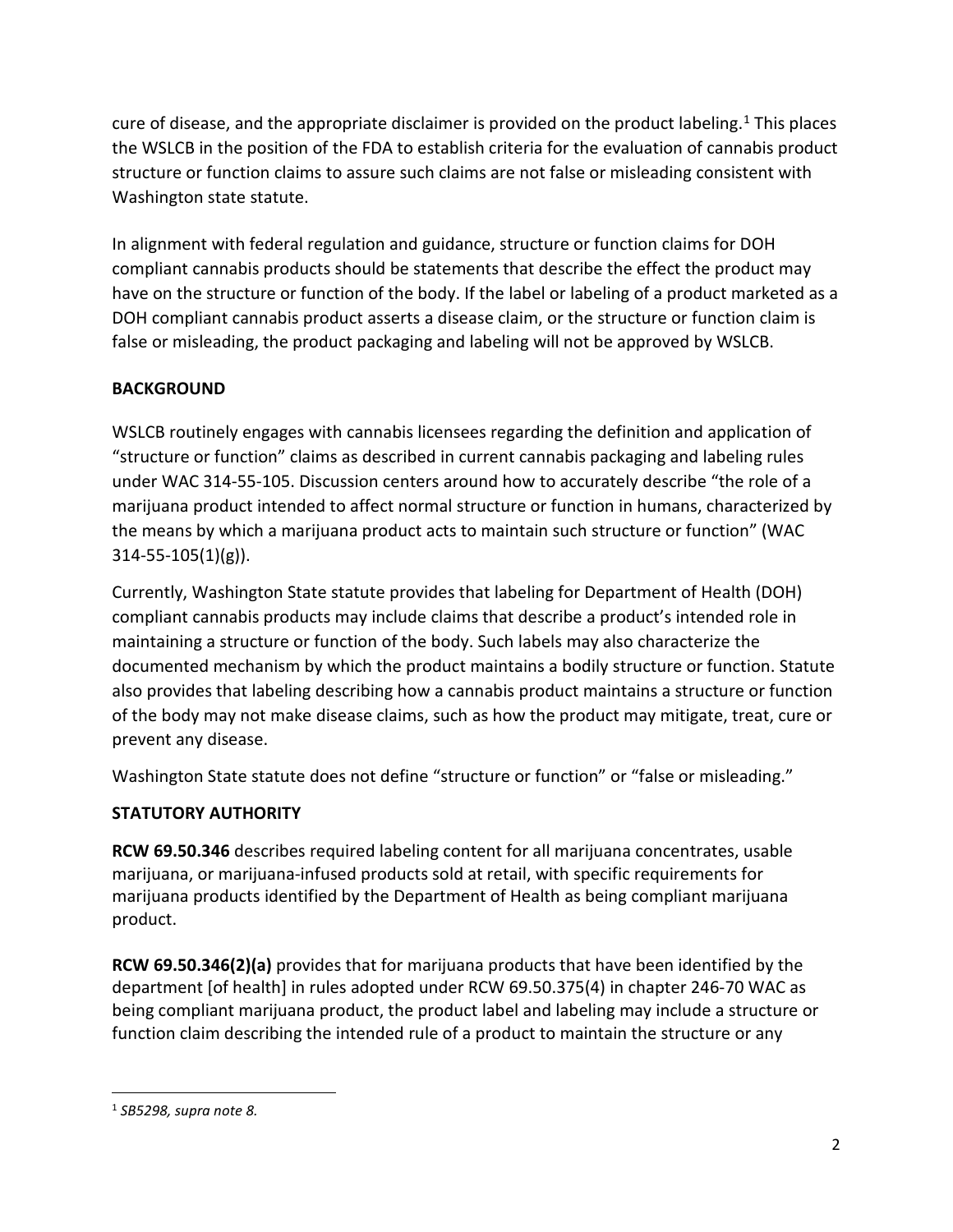function of the body, or characterize the documented mechanism by which the product acts to maintain such structure or function, provided that the claim is truthful and not misleading.

**RCW 69.50.346(2)(b)** provides that a statement made under (a) of this subsection may not claim to diagnose, mitigate, treat, cure, or prevent any disease.

**CHAPTER 246-70 WAC** describes Department of Health compliant products, including but not limited to product testing standards, labeling, and safe handling.

**WAC 314-55-077(6)** describes WSCLB cannabis recipes, product, packaging and labeling approval process and requirements.

**WAC 314-55-105** describes cannabis product packaging and labeling.

**WAC 314-55-105(1)(g)** defines "structure and function claims" as "a description of the role of a marijuana product intended to affect normal structure or function in humans, characterized by the means by which a marijuana product acts to maintain such structure or function, or describe the general well-being from consumption of a marijuana product, consistent with the guidance provided in 21 U.S.C. Sec. 343[(r)](6)."

## **DISCUSSION**

Structure or function claims are dietary supplement labeling claims that can be used to describe the potential effects of a dietary ingredient or singular substance on the structure or function of the human body. This category of claims was created by federal legislation contained in the Dietary Supplement Health and Education Act (DSHEA). The intent of DSHEA was to supply consumers with reasonably substantiated information that would allow them to make educated choices about their diet and health. Claims made under DSHEA were not intended to have the same weight and substantiation as the claims made for conventional prescription pharmaceuticals. Rather, they were proposed to fill the gap between consumer desire for overthe-counter supplements and foods, and rigorous and generally more potent and potentially "toxic" prescription medications. The legally mandated disclaimer, stating that the U.S. Food and Drug administration has not evaluated a structure or function claim often leads to misinterpretation. The logic of, indeed, need for structure or function claims is straightforward; however, of equal importance is that these products should be properly labeled, have accuracy in their ingredients, be free of contamination, be safe, and have a reasonable body of data that supports their efficacy.

## *Origin of Structure or Function Claims*

The FDA recognizes three classes of claims that may be used on the labels of dietary supplements and foods: structure or function claims, nutrient content claims, and health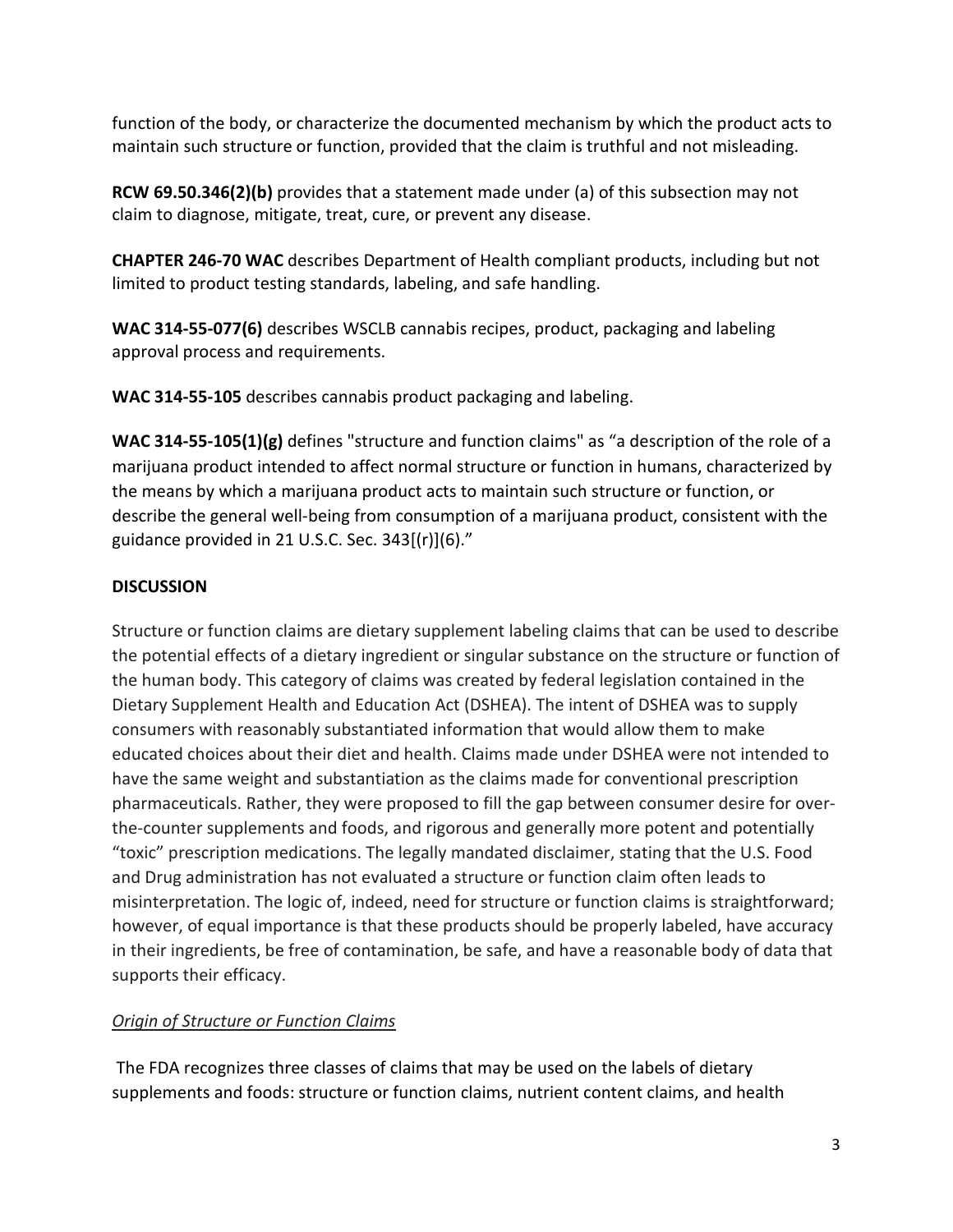claims. Each has a different regulatory background and framework. A brief review of federal legislative history can help to explain some of the disparities in the regulation of the different types of labeling claims, particularly with respect to the special regulatory environment of structure or function claims on dietary supplements.

Before the 1980s, vitamins made up the majority of the dietary supplement market. At the time, herbal remedies played only a small role compared to the market for vitamins, and were largely unregulated. Under the Reagan Administration's deregulation priorities, the FDA began to ignore many of the herbal remedies that did not come under their regulatory authority. Rather, the agency focused its attention on products that posed risk to human health and safety, and made unbelievable or extreme disease claims.<sup>[2](#page-4-0)</sup> As a result, there was an explosive growth in the herbal remedy industry and the scope of health claims escalated.<sup>[3](#page-4-1)</sup> For example, St. John's Wort was expressly marketed to treat depression. Glucosamine condroitin was expressly marketed to treat arthritis. Echinacea was expressly marketed to treat the common cold and flu[.4](#page-4-2)

This same period was also marked by considerable progress in understanding of the numerous relationships that can exist between nutrition and health. Efforts of private industry to capitalize on these discoveries resulted in a proliferation of nutrient contents claims, some of which were ambiguous and at times confusing. In 1984, the Kellogg Company in partnership with the National Cancer Institute argued that information on a potential link between high dietary fiber consumption and a reduced risk of cancer should be allowed on commercial products, and subsequently the Kellogg Company provided such information on All-Bran cereal boxes. While this type of claim was clearly prohibited on foods, the lack of subsequent regulatory action prompted other manufacturers to make similar health-related claims. Kellogg's actions ignited a new era of health and nutrition-related claims, which ultimately resulted in the development of a new regulatory framework: the Nutrition Labeling and Education Act (NLEA) of 1990.

The NLEA was important legislation in food and dietary supplement labeling background. It was intended to provide consumers with relevant information about food. To this end, it not only mandated nutrient content information on the labels of virtually all packaged foods but also gave the FDA the discretion to regulate health claims for foods and dietary supplements. The FDA defines health claims as "…a relationship between a food substance and reduced risk of disease or health-related condition." However, deregulation and congressional action placed a

<span id="page-4-0"></span> <sup>2</sup> Margaret Gilhooley, [Deregulation and the Administrative Role: Looking at Dietary Supplements, 62 Mont. L. Rev. 85, 90](https://1.next.westlaw.com/Link/Document/FullText?findType=Y&serNum=0284394197&pubNum=3085&originatingDoc=Ib55b547ab4f211de9b8c850332338889&refType=LR&fi=co_pp_sp_3085_90&originationContext=document&transitionType=DocumentItem&contextData=(sc.History*oc.Search)#co_pp_sp_3085_90)  [\(2001\).](https://1.next.westlaw.com/Link/Document/FullText?findType=Y&serNum=0284394197&pubNum=3085&originatingDoc=Ib55b547ab4f211de9b8c850332338889&refType=LR&fi=co_pp_sp_3085_90&originationContext=document&transitionType=DocumentItem&contextData=(sc.History*oc.Search)#co_pp_sp_3085_90)

<span id="page-4-1"></span><sup>&</sup>lt;sup>3</sup> Scott Bass, Dietary Supplements: Populism and Pirandello, in FDA: A Century of Consumer Protection 226-31 (Wayne L. Pines ed., 2006).

<span id="page-4-2"></span><sup>4</sup> Institute of Medicine of the National Academies, Complimentary and Alternative Medicine (2005).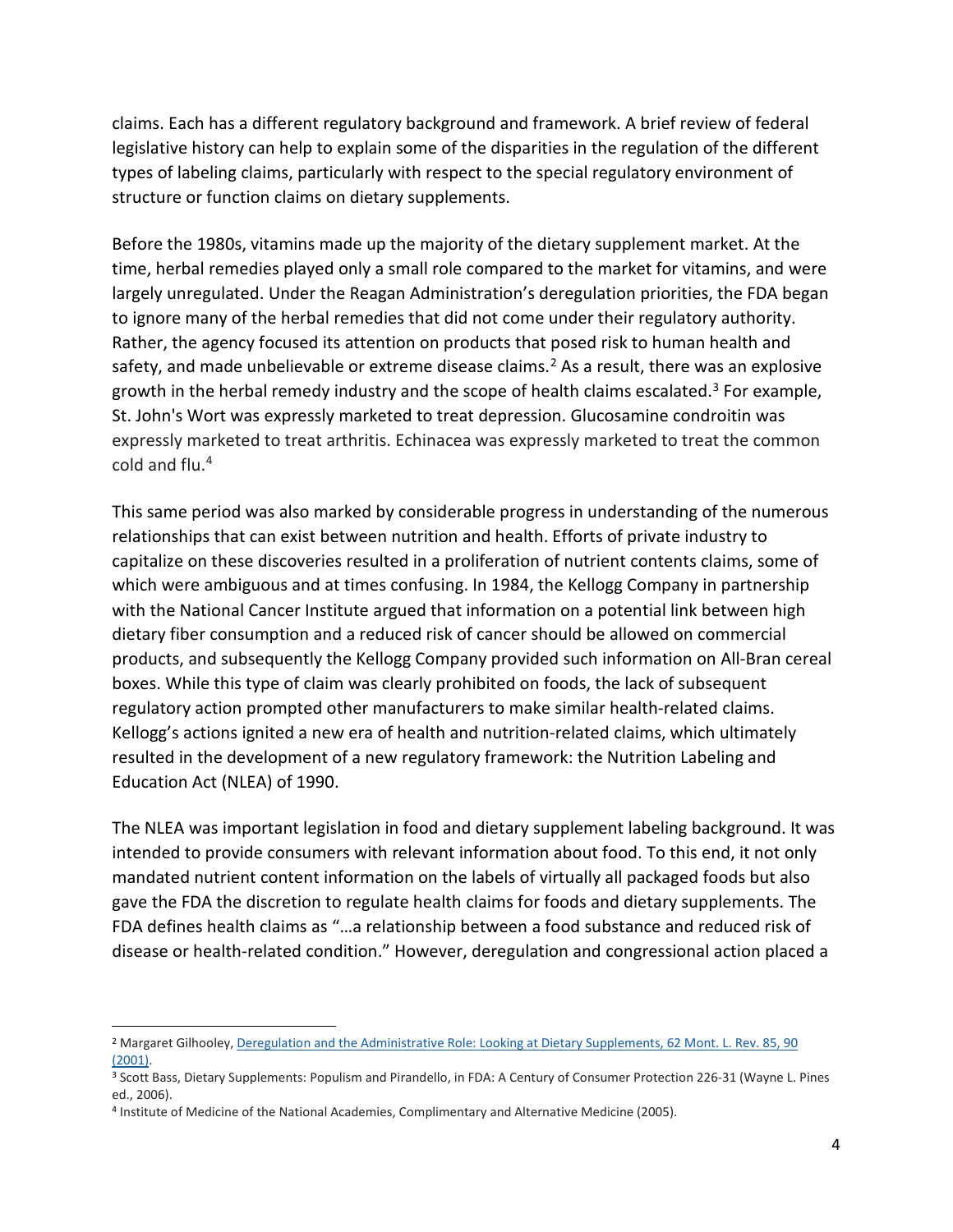one year moratorium on implementation of the NLEA. Once that year passed, the FDA returned to allowing health claims on dietary supplements.

It is important to note that the NLEA contains an express preemption provision that prohibits states from enacting label regulations and requirements that are not identical to the FDCA requirements.[5](#page-5-0) According to the preemption provision, state labeling laws will be preempted if they set forth requirements that are "affirmatively different than the federal requirements."[6](#page-5-1)

This FDA action sparked renewed debate over the regulation of dietary supplements and resulted in the passage of the DSHEA in 1994. The stated intention behind the DSHEA was to improve the health status of U.S. citizens by keeping dietary supplements affordable rather than requiring costly pre-market approval processes. The DSHEA provided the first legal definition of a dietary supplement (21 USC  $\S$  321 (ff)(1) and (2)(A) and (2)(C)):

The term "dietary supplement" means:

• a product (other than tobacco) intended to supplement the diet that bears or contains one or more of the following dietary ingredients: (A) a vitamin; (B) a mineral; (C) an herb or other botanical; (D) an amino acid: (E) a dietary substance for use by man to supplement the diet by increasing the total dietary intake; or (F) a concentrate, metabolite, constituent, extract, or combination of any ingredient described in clause (A), (B), (C), (D), or (E);

• a product that is intended for ingestion in tablet, capsule, powder, softgel, gelcap, or liquid form;

• is not represented for use as a conventional food or as a sole item of a meal or the diet;

• and is labeled as a dietary supplement.

Importantly, even though it clearly categorized dietary supplements as foods, it set different safety standards for them, establishing dietary supplements as a separate regulatory category. The act was also intended to allow manufacturers to make health related claims with a *reasonable* level of evidence (rather than a strict standard) to supply consumers with the information necessary to make educated choices about the nutrition, health, and preventive care for themselves and their families. For this purpose, it allowed dietary supplements to carry structure/function claims and other statements of nutritional support. According to the introduction to the DSHEA, dietary supplements were presumed to be safe over a wide range of intake. It has been argued that this was the justification for making the manufacturer

<span id="page-5-1"></span><span id="page-5-0"></span> <sup>5</sup> *See* [21 U.S.C. § 343-1\(a\) \(2012\)](https://1.next.westlaw.com/Link/Document/FullText?findType=L&pubNum=1000546&cite=21USCAS343-1&originatingDoc=Ie33d34130ea511e698dc8b09b4f043e0&refType=RB&originationContext=document&transitionType=DocumentItem&contextData=(sc.Folder*cid.5443410ec7154049bcb7e5f6e18b5d31*oc.Search)#co_pp_8b3b0000958a4) (creating provision wherein federal label laws preempt state label laws). The NLEA prohibits states from directly or indirectly establishing food label requirements that are not identical to the FDCA's food label requirements. <sup>6</sup> Jennifer L. Pomeranz, *[Litigation To Address Misleading Food Label Claims and the Role of the State Attorneys General](https://1.next.westlaw.com/Link/Document/FullText?findType=Y&serNum=0403044236&pubNum=0101877&originatingDoc=Ie33d34130ea511e698dc8b09b4f043e0&refType=LR&fi=co_pp_sp_101877_429&originationContext=document&transitionType=DocumentItem&contextData=(sc.Folder*cid.5443410ec7154049bcb7e5f6e18b5d31*oc.Search)#co_pp_sp_101877_429)*, 26 [REGENT U.L. REV. 421, 429 \(2014\)](https://1.next.westlaw.com/Link/Document/FullText?findType=Y&serNum=0403044236&pubNum=0101877&originatingDoc=Ie33d34130ea511e698dc8b09b4f043e0&refType=LR&fi=co_pp_sp_101877_429&originationContext=document&transitionType=DocumentItem&contextData=(sc.Folder*cid.5443410ec7154049bcb7e5f6e18b5d31*oc.Search)#co_pp_sp_101877_429) (noting preclusion of state label laws "affirmatively different" than federal requirements) [hereinafter *Litigation To Address Misleading Food Label Claims*]; Termini, *supra* note 4, at 102 (stating preclusion of state regulations conflicting with certain enumerated FDCA sections, but not all). *But see* Termini, *supra* note 4, at 104-05 (asserting state action still encouraged to complement federal enforcement of regulations).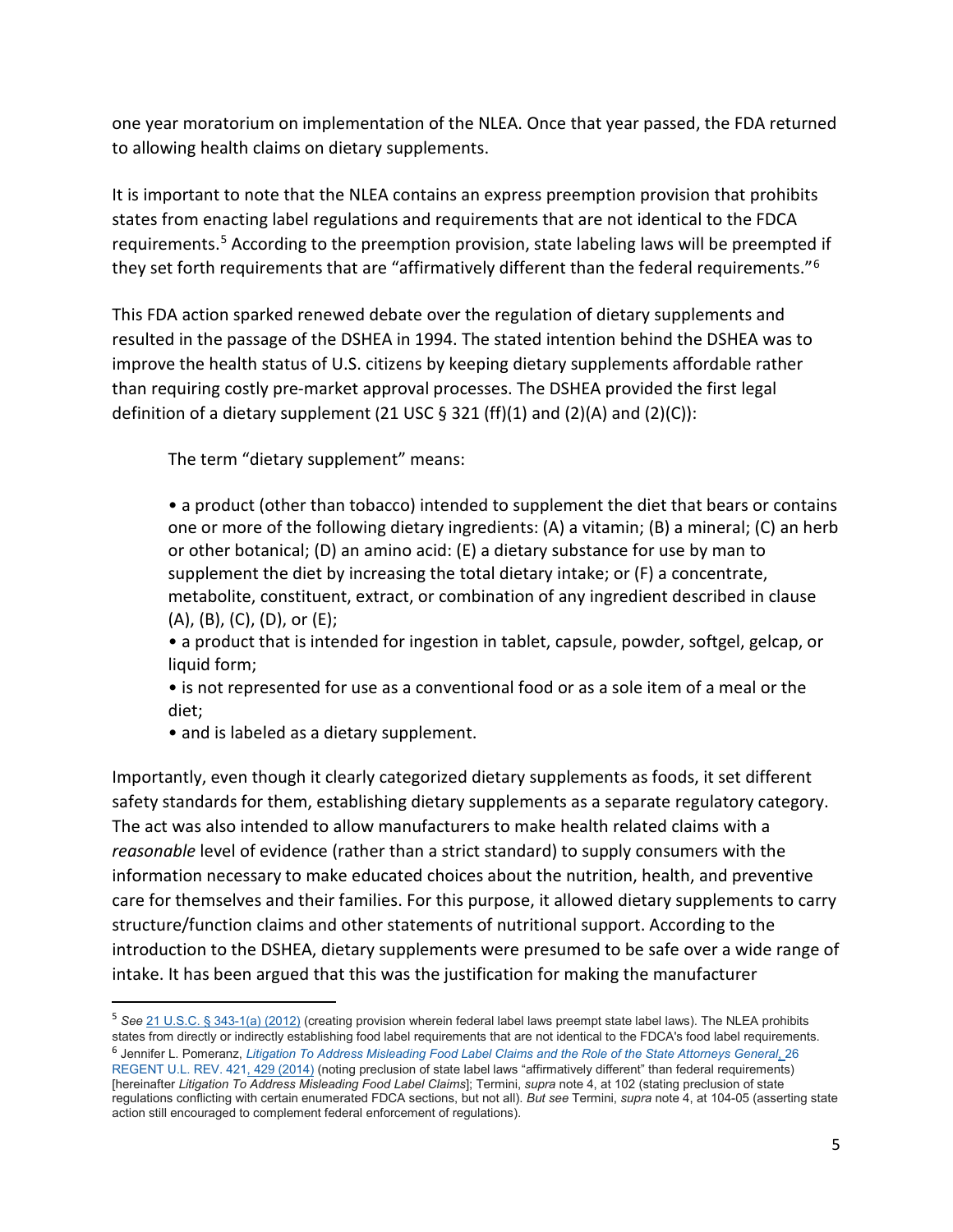responsible for ensuring the safety of dietary supplements, while simultaneously leaving it up to the FDA to "reverse monitor" dietary supplements to determine whether products were not safe (adulterated) or misbranded based on false or misleading labels.

## *Linking Structure or Function Claims to Cannabis Products in Washington State*

The federal Food, Drugs and Cosmetics Act (FDCA) prohibits marketing of food and dietary supplements containing cannabis.<sup>[7](#page-6-0)</sup> The FDA has not approved any drug containing cannabis.<sup>[8](#page-6-1)</sup> In addition, any substance, including cannabis that is intended for use as a drug is subject to FDA drug approval requirements. Although the FDA has approved only three cannabis-*derived* drugs and a fourth drug that contains cannabidiol (CBD), under federal law, cannabis manufacturers cannot make structure or function claims.

However, the Washington State Legislature brought the phrase into the regulated cannabis space in Engrossed Senate Substitute Bill (ESSB) 5298 (Chapter 393, Laws of 2019) by allowing "additional information on the labels and labeling of marijuana products to assist consumers in making purchases of these products."<sup>[9](#page-6-2)</sup> The bill provided that only DOH compliant cannabis products could include product labeling with a structure or function claim describing the intended role of a product to maintain the structure or function or any function of the body. The legislature did not define structure or function in statute.

Further, while non-cannabis dietary supplements making structure or function claims need to be supported by competent and reliable scientific evidence along with a label disclaimer, the Washington State legislature did not explicitly extend this requirement to cannabis within the closed regulatory system. Instead, a licensee could make such a claim "provided that it is not false or misleading" and the product label contained a disclaimer specifically stating, "This statement has not been evaluated by the State of Washington. This product is not intended to diagnose, treat, cure, or prevent any disease."  $10$  This leaves it up to the WSLCB to review structure or function statements to assure they do not claim to diagnose, mitigate, treat, cure, or prevent any disease, or disease claims that are not "false or misleading" without defining either phrase.

<span id="page-6-0"></span> $7$  21 U.S.C. 321

<span id="page-6-1"></span><sup>8</sup> FDA Regulation of Cannabis and Cannabis-Derived Products, Including Cannabidiol (CBD)( https://www.fda.gov/news-events/public-health-focus/fda-regulation-cannabis-and-cannabis-derived-productsincluding-cannabidiol-cbd)  $9$  RCW 69.50.346(2)(a).

<span id="page-6-3"></span><span id="page-6-2"></span> $10$  RCW 69.50.346(2)(a)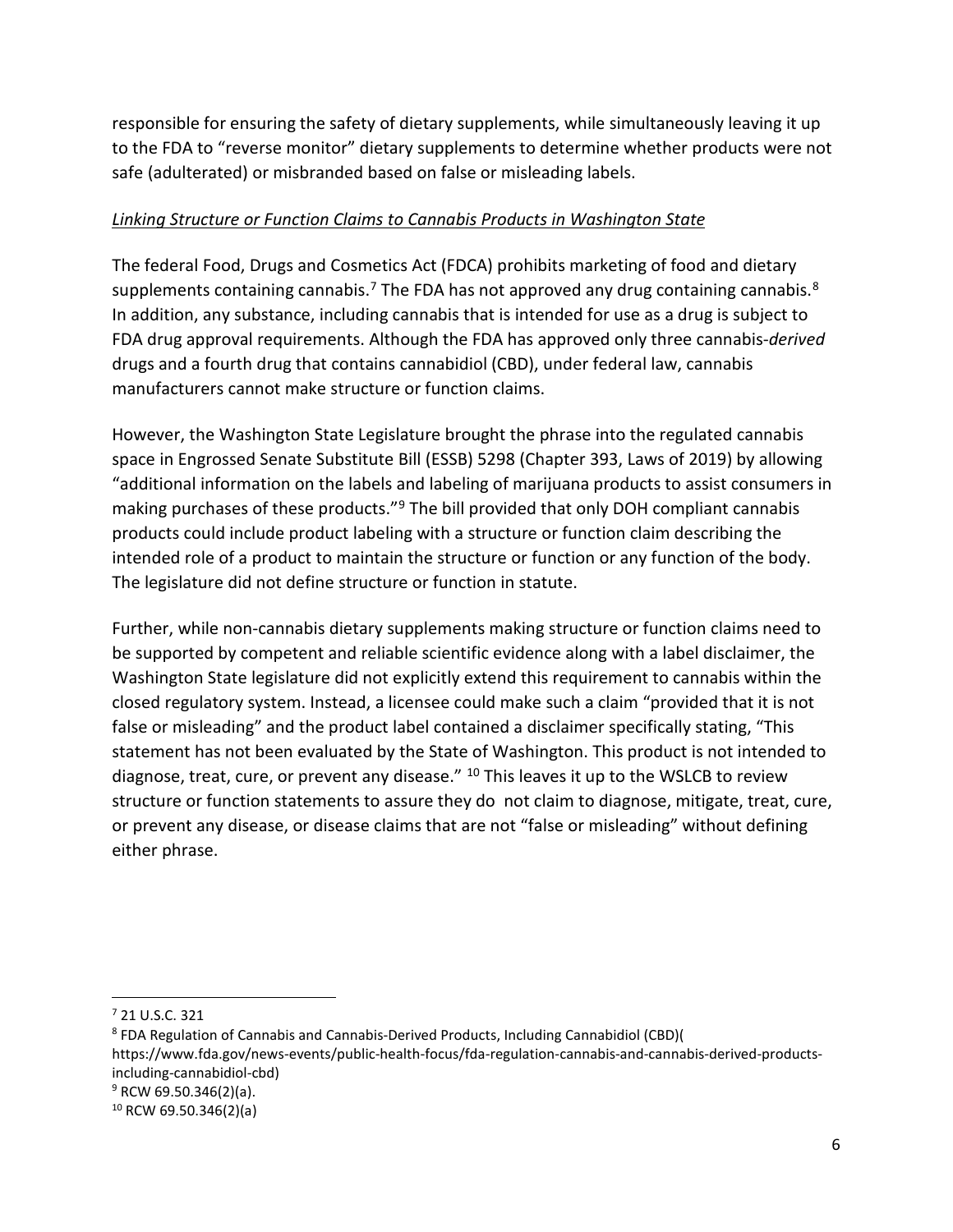## *Analysis of Structure or Function Claim Application*

21 U.S.C. Sec. 343(r) mentioned above regulates nutrition levels and health-related claims. 21 U.S.C. Sec. 343(r)(6) states that a statement for a dietary supplement may be made if the statement "claims a benefit related to a classical nutrient deficiency disease" and

(i) "discloses the prevalence of such disease in the United States",

(ii) "describes the role of a nutrient or dietary ingredient intended to affect the structure or function in humans",

(iii) "characterizes the documented mechanism by which a nutrient or dietary ingredient acts to maintain such structure or function", or

(iv) "describes general well-being from consumption of a nutrient or dietary ingredient."[11](#page-7-0)

However, such claims must be "truthful and not misleading."<sup>[12](#page-7-1)</sup> It cannot claim to "diagnose, mitigate, treat, cure, or prevent a specific disease or class of diseases. $"^{13}$  $"^{13}$  $"^{13}$ 

The federal court's interpretation on the statute 21 U.S.C. Sec. 343(r)(6) is that to make a structure/function claim for dietary supplements, "manufacturers must meet three requirements:

1. The manufacturer must have substantiation that the statement is truthful and not misleading;

2. The statement must contain a prominent disclaimer that the FDA has not evaluated the statement and that the product 'is not intended to diagnose, treat, cure, or prevent any disease'; and

3. The statement itself may not 'claim to diagnose, mitigate, treat, cure, or prevent' disease."[14](#page-7-3)

The second requirement is straightforward. The first and the third requirements are discussed below.

## i. The manufacturer must have substantiation that the statement is truthful and not misleading

For the labeling of a dietary supplement to be considered truthful and nonmisleading, a structure/function claim cannot make disease claim that claims "to diagnose, mitigate, treat, cure, or prevent a specific disease or class of diseases."[15](#page-7-4) The FDA declines to adopt a "truthful and non-misleading" standard instead of the final rule that dietary supplement cannot carry

<span id="page-7-0"></span> $11$  21 U.S.C. § 343(r)(6)(A).

<span id="page-7-1"></span> $12$  21 U.S.C. § 343(r)(6)(B).

<span id="page-7-2"></span><sup>13</sup> 21 U.S.C. § 343(r)(6).

<span id="page-7-3"></span><sup>14</sup> *Greenberg*, 985 F.3d at 654.

<span id="page-7-4"></span> $15$  21 U.S.C. § 343(r)(6).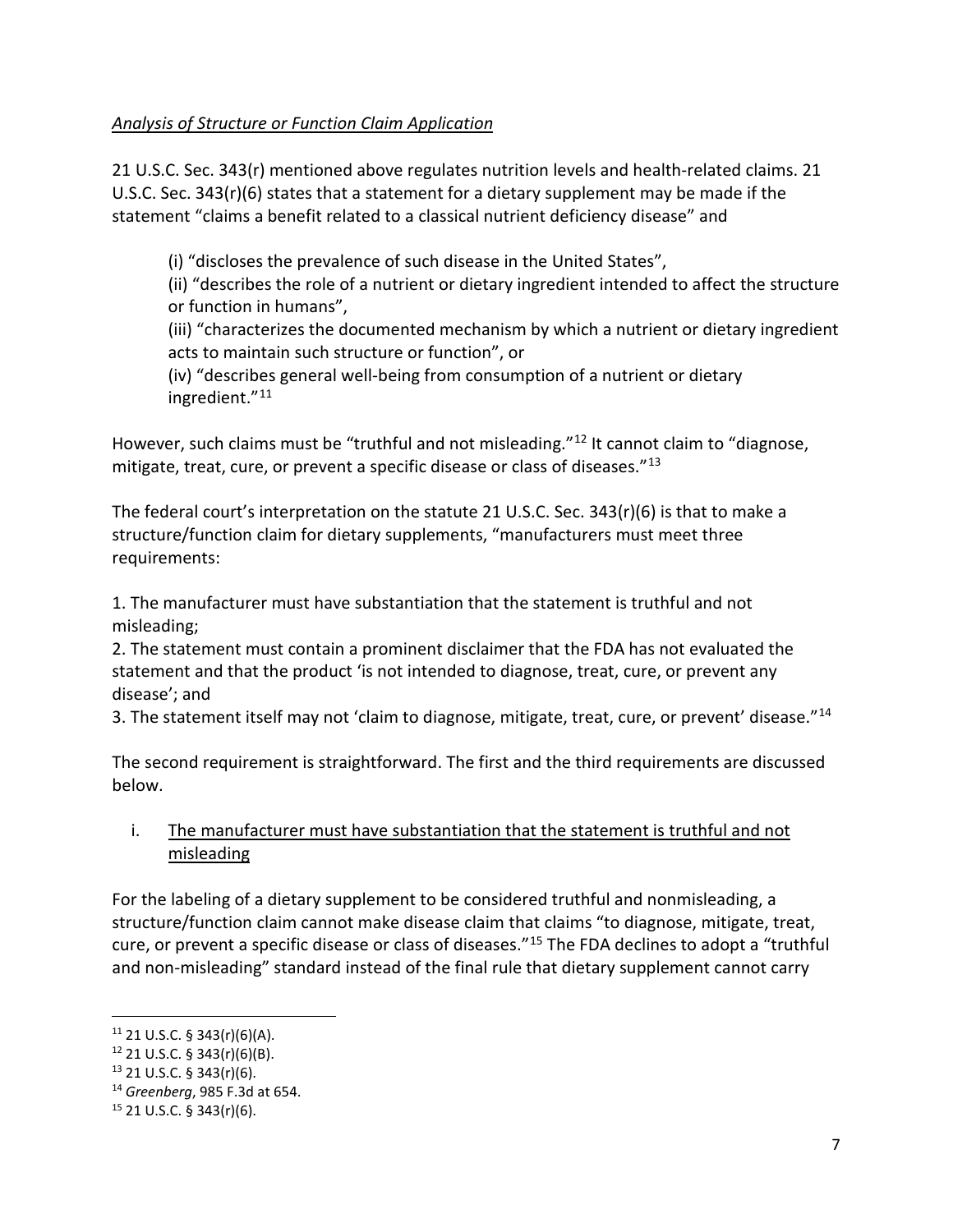unreviewed disease claims.<sup>[16](#page-8-0)</sup> The FDA also declines to develop a list of "acceptable subclinical, pre-disease, and normal states" that may be used in structure or function claims.<sup>[17](#page-8-1)</sup> However, it permits many examples of structure or function claims such as:

- Reduces joint pain $18$
- $\bullet$  Relieves headache<sup>[19](#page-8-3)</sup>
- Supports immunity<sup>[20](#page-8-4)</sup>
- Promote heart health $^{21}$  $^{21}$  $^{21}$

Generally speaking, "the FDA has blessed structure/function claims that use general terms such as 'strengthen,' 'improve,' and 'protect,' so long as the claims do not suggest disease prevention or treatment."[22](#page-8-6)

The FDA also concluded that use of the terms "prescription" or "Rx" is misleading because these terms might imply the product is a drug.<sup>[23](#page-8-7)</sup> However, monograph claims on the over-thecounter drugs such as "reduces joint pain" do not exclude dietary supplements to make the same claim because not all drug claims are disease claims. $24$ 

The FDA regards the statutory requirement to substantiate claims important.<sup>[25](#page-8-9)</sup> However, to substantiate a claim, "supplement manufacturers need only show evidence of an effect on a small aspect of the related structure/function; they need not provide evidence of an effect on the disease linked to that structure/function."[26](#page-8-10) "Manufacturers are responsible for determining whether claims for their products can be appropriately substantiated, and to use only those claims for which they have substantiation."<sup>[27](#page-8-11)</sup> The FDA would "expect manufacturers to provide a requester with contrary as well as supporting studies."<sup>[28](#page-8-12)</sup> However, dietary manufacturers' monographs is not permitted under the FDCA.<sup>[29](#page-8-13)</sup> Courts closely examine

<span id="page-8-0"></span> <sup>16</sup> *See Regulations on Statements Made for Dietary Supplements Concerning the Effect of the Product on the Structure or Function of the Body*, 65 Fed. Reg. 1000-01, 1002-02 (Jan. 6, 2000),

https://www.westlaw.com/Document/IBC6CEAF02FBD11DAAE9ABB7EB80F7B3D/View/FullText.html?transitionTy pe=Default&contextData=(sc.Default)&VR=3.0&RS=cblt1.0 [hereinafter *Regulations*].

<span id="page-8-1"></span><sup>17</sup> *Regulations, supra note 16,* at 1011.

<span id="page-8-2"></span> $18$  *Id.* 

<span id="page-8-3"></span><sup>19</sup> *Id.*

<span id="page-8-4"></span> $20\,$ § 10:90. Dietary supplement health claims, 1 Food and Drug Admin. § 10:90 (2021),

https://us.practicallaw.thomsonreuters.com/Document/I3320dce9364411dc8961eed6c013b0ce/View/FullText.ht ml [hereinafter *FDA*].

<span id="page-8-5"></span><sup>21</sup> *Dachauer v. NBTY, Inc.*, 913 F.3d 844, 848 (9th Cir. 2019).

<span id="page-8-6"></span><sup>22</sup> *Greenberg*, 985 F.3d at 654-55.

<span id="page-8-7"></span><sup>23</sup> *Regulations, supra note 16,* at 1022.

<span id="page-8-8"></span><sup>24</sup> *See Id.* at 1011-12.

<span id="page-8-9"></span><sup>25</sup> *See Id.* at 1032.

<span id="page-8-10"></span><sup>26</sup> *Greenberg*, 985 F.3d at 655.

<span id="page-8-11"></span><sup>27</sup> *Regulations, supra note 16,* at 1012.

<span id="page-8-12"></span><sup>28</sup> *Id.* at 1032.

<span id="page-8-13"></span><sup>29</sup> *FDA, supra note 20*.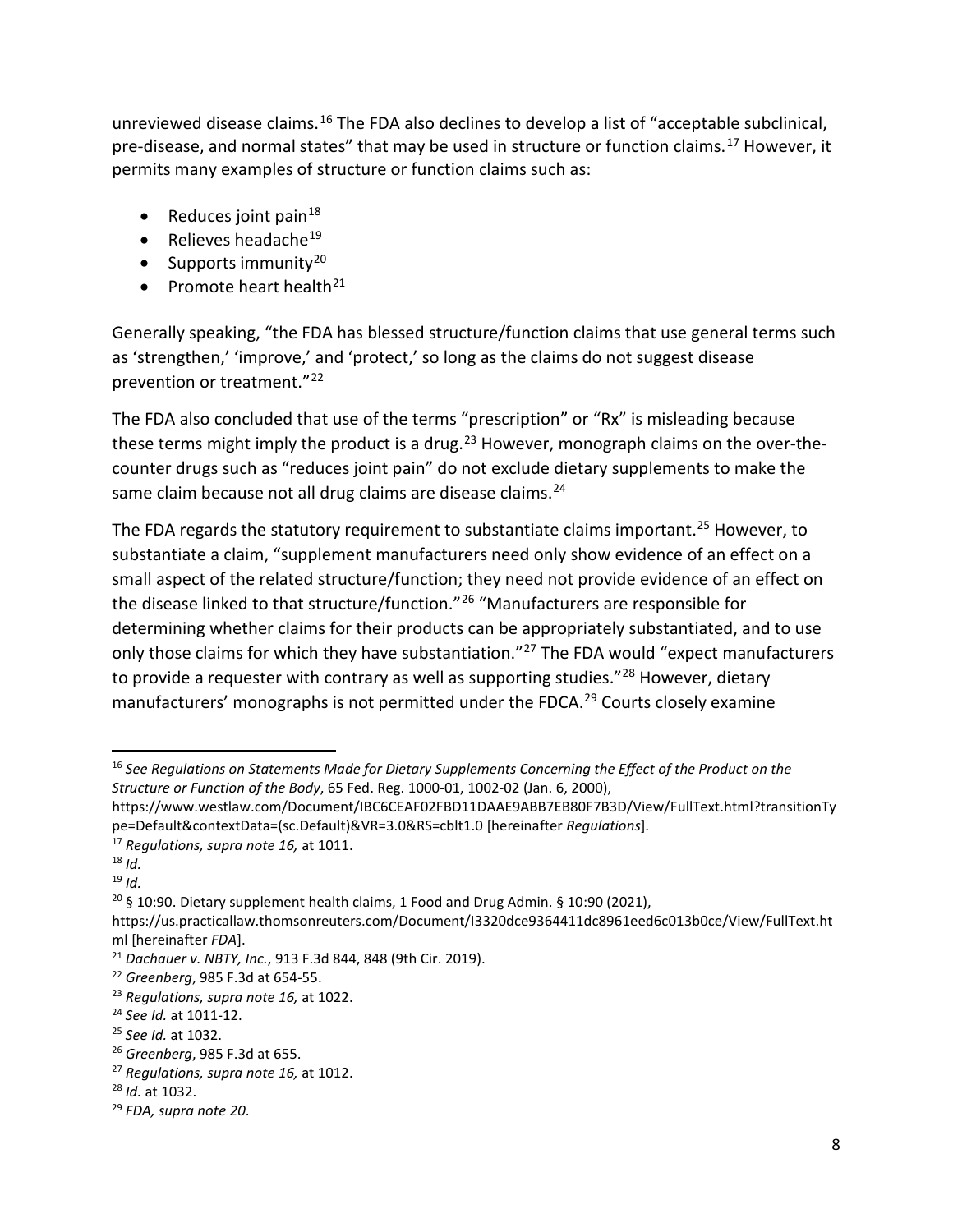structure or function claims in the form of testimony offered by experts regarding product health benefit.<sup>[30](#page-9-0)</sup> These testimonies should not promote a particular manufacturer or brand.<sup>[31](#page-9-1)</sup>

However, substantiated claims are not feasible for cannabis products. The ways that cannabis may or may not have an effect on a related structure or function of the body is an emerging area of research that has yet to catch up with other non-cannabis dietary supplements where structure or function claims are more commonly used. For this reason, RCW 69.50.326(2)(a) provides that when cannabis products make a structure or function claim, labels must contain a disclaimer stating that, "This statement has not been evaluated by the State of Washington. This product is not intended to diagnose, treat, cure, or prevent any disease" based on a lack of evidence of an effect on a small aspect of the related structure/function for cannabis products.

## i. The statement itself may not claim to diagnose, mitigate, treat, cure, or prevent disease

The line between a structure/function claim and a disease claim is that the structure/function claim merely describes an ingredient or nutrient's general role in the human body, while the disease claim describes the product's effect on the consumer's disease.<sup>32</sup>Any disease claim that claims to diagnose, mitigate, treat, cure, or prevent a specific disease or class of diseases is not a permitted structure or function claim.<sup>[33](#page-9-3)</sup> To assist in deciding whether a claim is or isn't a disease claim, federal regulation contains a definition for disease, and in guidance, offers 10 criteria<sup>[34](#page-9-4)</sup> intended to help clarify the types of claims that may be made for dietary supplements without prior authorization or approval by FDA. Section 101.93(g) of the federal code defines disease as:

...damage to an organ, part, structure, or system of the body such that it does not function properly (e.g., cardiovascular disease), or a state of health leading to such dysfunctioning (e.g., hypertension); except that diseases resulting from essential nutrient deficiencies (e.g., scurvy, pellagra) are not included in this definition.

The 10 criteria are attached to this Policy Statement as Attachment A.

## **POLICY STATEMENT**

Structure or function claims are one of the ways to convey the potential purpose and benefit of a product. No federal law addresses a cannabis structure or function claim. However, Washington State and the Washington state legislature suggests that like dietary supplements, cannabis processors may make structure or function claims for DOH compliant cannabis

<span id="page-9-0"></span> <sup>30</sup> *Id.*

<span id="page-9-1"></span> $31$  21 U.S.C. § 343-2(a)(2).

<span id="page-9-2"></span><sup>32</sup> *See Greenberg*, 985 F.3d at 656.

<span id="page-9-3"></span><sup>33</sup> 21 U.S.C. § 343(r)(6).

<span id="page-9-4"></span><sup>34</sup> https://www.fda.gov/regulatory-information/search-fda-guidance-documents/small-entity-compliance-guidestructurefunction-claims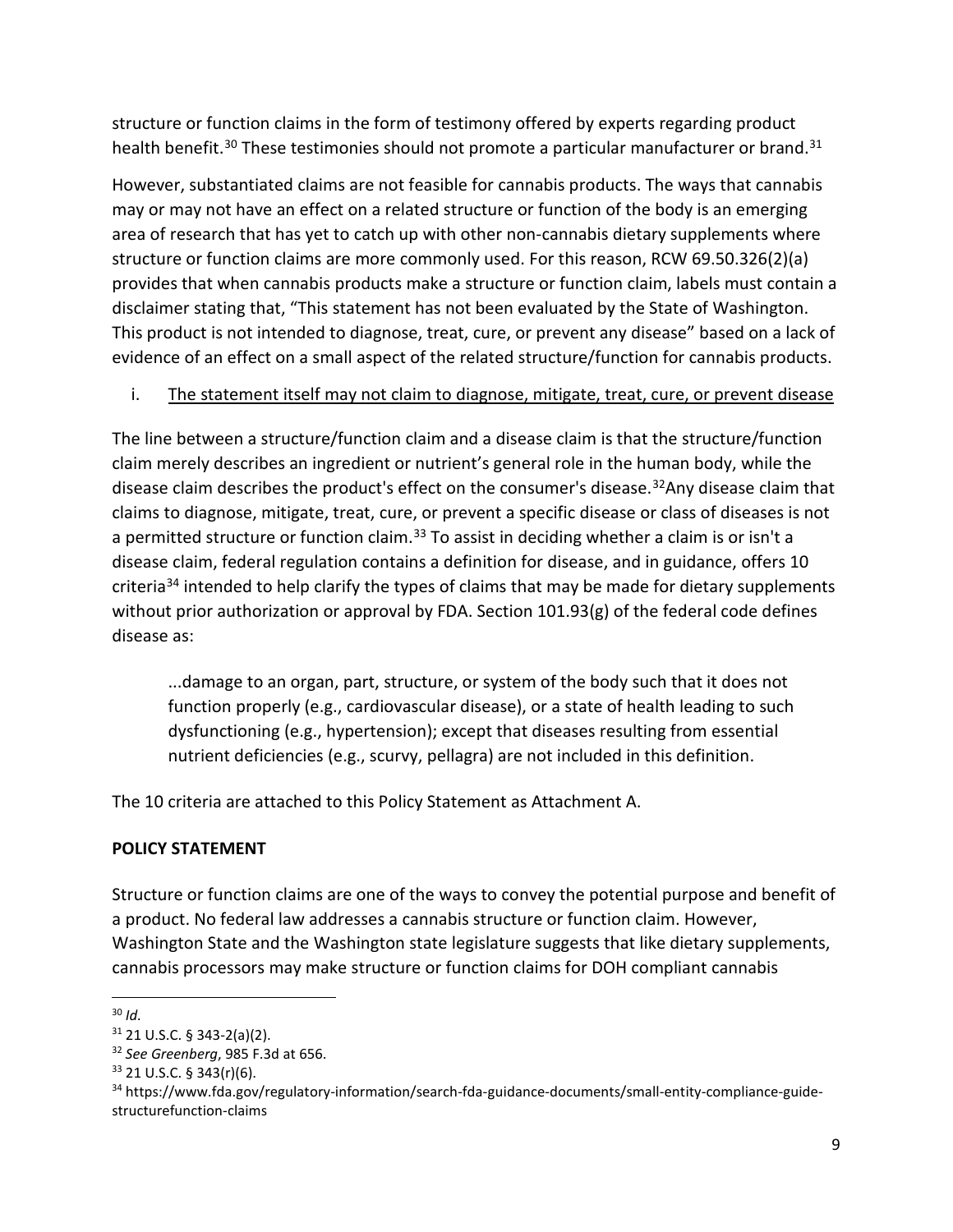products. [35](#page-10-0) This places the WSLCB in the position of the FDA to establish criteria for the evaluation of cannabis product structure or function claims to assure such claims are not false or misleading consistent with Washington state statute.

In alignment with federal regulation and guidance, structure or function claims for DOH compliant cannabis products should be statements that describe the effect the product may have on the structure or function of the body. If the label or labeling of a product marketed as a DOH compliant cannabis product asserts a disease claim as defined above, or the structure or function claim is false or misleading, the product packaging and labeling will not be approved by WSLCB.

## *Structure or Function vs. Disease Claims*

It is not always possible to draw a bright line between structure or function and disease claims. Licensees should look at the *objective* evidence in their labeling to assess whether a claim *explicitly or implicitly* is a disease claim. For example, a statement may not mention a disease but may refer to identifiable characteristic signs or symptoms of a disease such that the intended use of the product to treat or prevent the disease may be inferred. The context of the statement, decided from information on the label and in other labeling, will determine if the statement is considered to be a disease claim. There are no specific verbs that constitute a disease claim. However, words such as "prevent," "mitigate," "diagnose," "cure," or "treat" would be disease claims if the context of their use *implied* an effect on a disease.

The following verbs are suggested when making a structure or function claim:

- Maintains
- Regulates
- Stimulates
- Promotes Whether a claim for "promoting" structure or function is a disease claim will depend on the context and nature of the claim. For example, a claim that a product "helps promote digestion" would be a structure or function claim because it does not refer explicitly or implicitly to an effect on a disease state. A claim that a product promotes low blood pressure would be considered a disease claim. Statements using the word "promote" can be appropriate when the statements do not suggest disease prevention or treatment or use for a serious health condition.
- "Improves" often suggests some abnormality or deficiency that can be treated, so a claim to "improve" a structure or function of the body would be more likely to be a disease claim. On the other hand, a claim to improve memory or strength would be a permitted structure/function claim, unless disease treatment were implied.
- Words such as "augment," strengthen," "reduce," "improve," "modify," "inhibit," "protect," or "defend" may be appropriate in some contexts, i.e., when the statements

<span id="page-10-0"></span> <sup>35</sup> *SB5298, supra note 8.*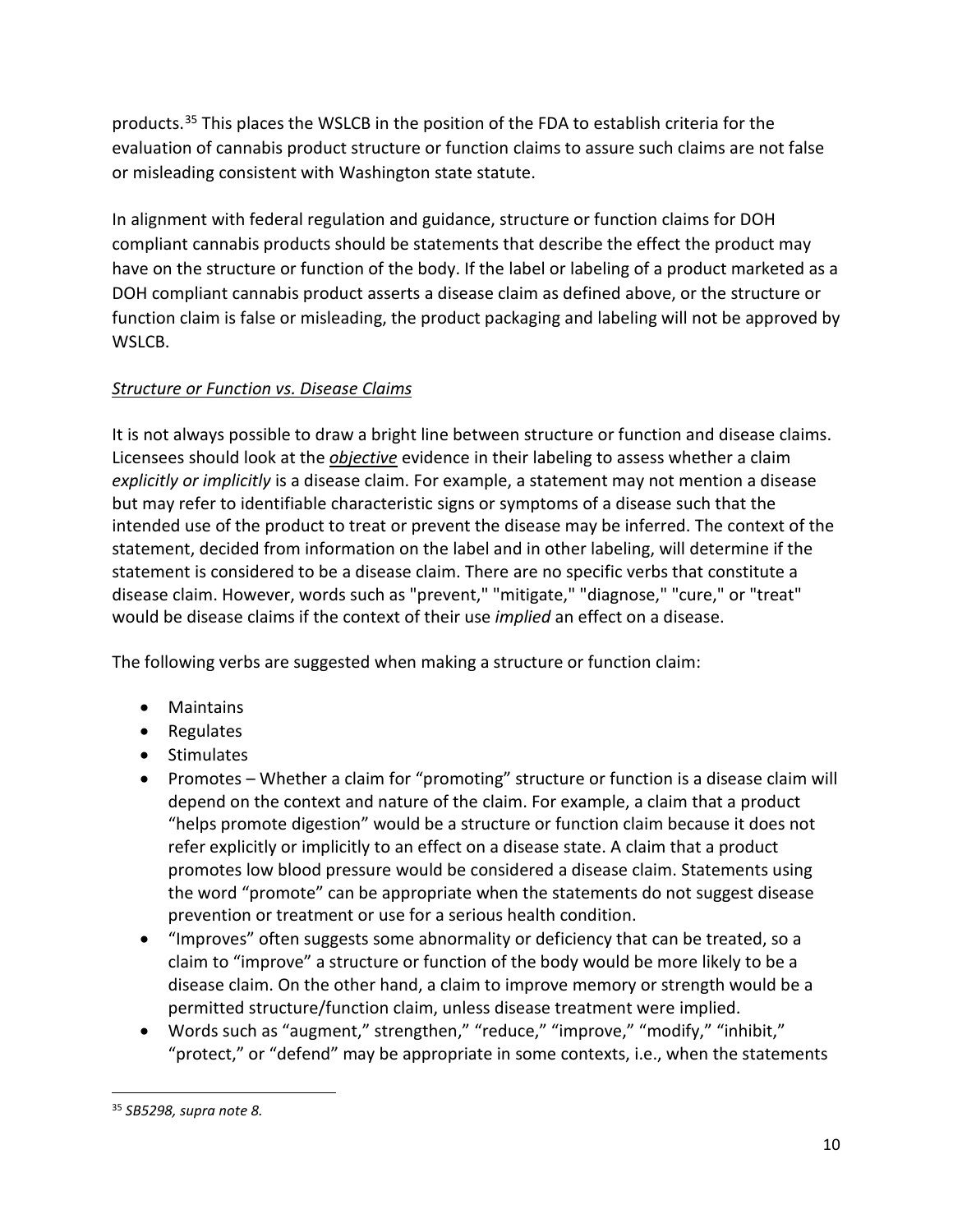do not suggest disease prevention or treatment use. If, however, the use of these terms implies that the medically compliant cannabis product augments a particular therapy or drug action or otherwise suggests an effect on disease, the agency will consider the statement a disease claim.

WSLCB offers the following table as examples of what the FDA considers to be acceptable structure or function claims for dietary supplements and nonacceptable disease claims. The provision of these examples in this policy statement does infer any WSLCB approval of a DOH compliant cannabis product structure or function claim.

| <b>Examples of Acceptable Structure or</b>                                                                                          |                                                                                             |
|-------------------------------------------------------------------------------------------------------------------------------------|---------------------------------------------------------------------------------------------|
| <b>Function Claims for Non-Cannabis Dietary</b>                                                                                     | <b>Nonacceptable Disease Claim</b>                                                          |
| <b>Supplements</b>                                                                                                                  |                                                                                             |
| Antioxidants help neutralize free radicals, which in                                                                                | Protective against the development of cancer.                                               |
| turn, reduce the incidence of cellular degeneration.                                                                                |                                                                                             |
| Helps support cartilage and joint function.                                                                                         | Reduces the pain and stiffness associated with<br>arthritis.                                |
| Helps reduce muscle pain following exercise or over-<br>exertion.                                                                   | Improves joint mobility and reduces joint<br>inflammation and pain" (rheumatoid arthritis). |
| Helps maintain cardiovascular function and a healthy<br>circulatory system.                                                         | Relieves crushing chest pain (angina or heart attack).                                      |
| Promotes relaxation.                                                                                                                | Prevents depression.                                                                        |
| Helps maintain healthy intestinal flora.                                                                                            | Help maintain the intestinal flora in people on<br>antibiotics.                             |
| Helps promote urinary tract health.                                                                                                 | Prevents benign prostatic hypertrophy.<br>Improves urine flow in men over 50 years old.     |
| Maintains bone health.                                                                                                              | Prevents bone fragility in post-menopausal women"<br>(osteoporosis).                        |
| Promotes health digestive function.                                                                                                 | Heals stomach or duodenal lesions and bleeding<br>(ulcers).                                 |
| Helps to maintain cholesterol levels that are already<br>within the normal range, or helps maintain a healthy<br>cholesterol level. | Lowers or reduces cholesterol.                                                              |
| NOTE - FDA reviews all cholesterol claims to                                                                                        |                                                                                             |
| determine whether the labeling as a whole implies<br>that the product is intended to lower elevated                                 |                                                                                             |
| cholesterol levels. In such cases, FDA would consider                                                                               |                                                                                             |
| the labeling to create an implied disease claim.                                                                                    |                                                                                             |
| Helps maintain/promote healthy collagen and cellular                                                                                | Prevents the spread of neoplastic cells (prevention of                                      |
| connectivity.                                                                                                                       | cancer metastases).                                                                         |
| Promotes healthy respiratory function.                                                                                              | Relief of bronchospasm (asthma).                                                            |
| Helps promote or maintain healthy immune function.                                                                                  | Prevents wasting in persons with weakened immune                                            |
|                                                                                                                                     | systems (AIDS) (acquired immune deficiency                                                  |
|                                                                                                                                     | syndrome).                                                                                  |
| Promotes/maintains normal heart functions.                                                                                          | Prevents irregular heartbeat (arrhythmias).                                                 |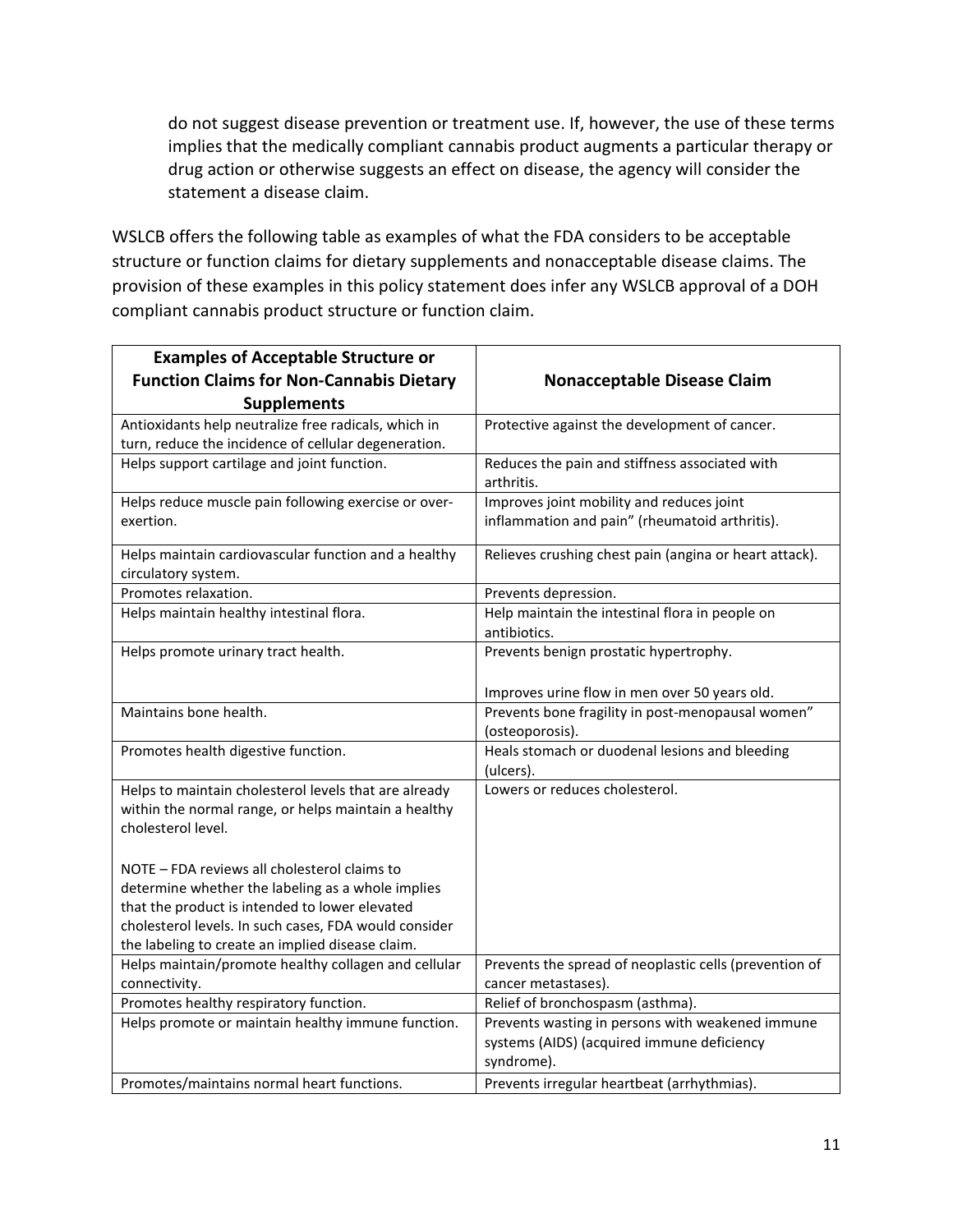| Use as part of your diet to help maintain a healthy      | Controls blood sugar in persons with insufficient         |
|----------------------------------------------------------|-----------------------------------------------------------|
| blood sugar level.                                       | insulin (diabetes).                                       |
| Promotes/maintains normal or stable mood.                | Herbal Prozac (depression).                               |
| Maintains healthy lung function.                         | Maintains healthy lungs in smokers (prevention of         |
|                                                          | lung cancer and chronic lung disease).                    |
| Promotes optimal cellular health and functionality.      | Helps maintain a tumor-free state (cancer prevention).    |
| Promotes normal bone density.                            | Promotes normal bone density in post-menopausal           |
|                                                          | women (osteoporosis).                                     |
| Helps with mild mood changes.                            | Helps sooth the acute psychosis of pregnancy.             |
| Helps with cramps and edema associated with the          | Prevents severe depression associated with the            |
| menstrual cycle.                                         | menstrual cycle.                                          |
| Helps to ameliorate mild memory problems associated      | Prevents Alzheimer's disease or other senile              |
| with aging.                                              | dementias.                                                |
| For the relief of occasional sleeplessness.              | "Helps you fall asleep if you have difficulty falling     |
|                                                          | asleep," and "helps to reduce difficulty falling asleep." |
| Supports the body's immune system.                       | Supports the body's antiviral capabilities.               |
| "Occasional simple nervous tension," "nervousness        | Helps relief nervous tension headache.                    |
| due to common everyday overwork and fatigue," "a         |                                                           |
| relaxed feeling," "calming down and relaxing," "gently   | Helps with anxiety disorders.                             |
| soothe away the tension," "calmative," "resolving that   |                                                           |
| irritability that ruins your day," "helps you relax,"    |                                                           |
| "restlessness," "nervous irritability," and "when you're |                                                           |
| under occasional stress, helps you work relaxed."        |                                                           |
| Improves absentmindedness (as long as the overall        | Improves the symptoms of Alzheimer's Disease.             |
| context does not imply treatment of Alzheimer's          |                                                           |
| Disease).                                                |                                                           |
| Reduces stress and frustration (as long as the overall   | Reduces the effects of anxiety disorders.                 |
| context does not imply treatment of anxiety              |                                                           |
| disorders).                                              |                                                           |

## **CONCLUSION**

The FDCA prohibits marketing of food and dietary substances containing cannabis. Although the FDA has approved 3 cannabis-derived drugs, and a fourth drug that contains CBD, under federal law, cannabis manufacturers cannot make structure or function claims. No other state with a legalized cannabis market provides for such claims to be made. However, because cannabis is legalized in Washington State, such claims may be made for DOH compliant cannabis products to help consumers make informed decisions about the products they purchase.

Consistent with RCW 69.50.346(2)(a), WSLCB will evaluate structure or function claims to assure such claims are not disease claims and are not false or misleading in alignment with FDA guidance and established best practice for dietary supplements.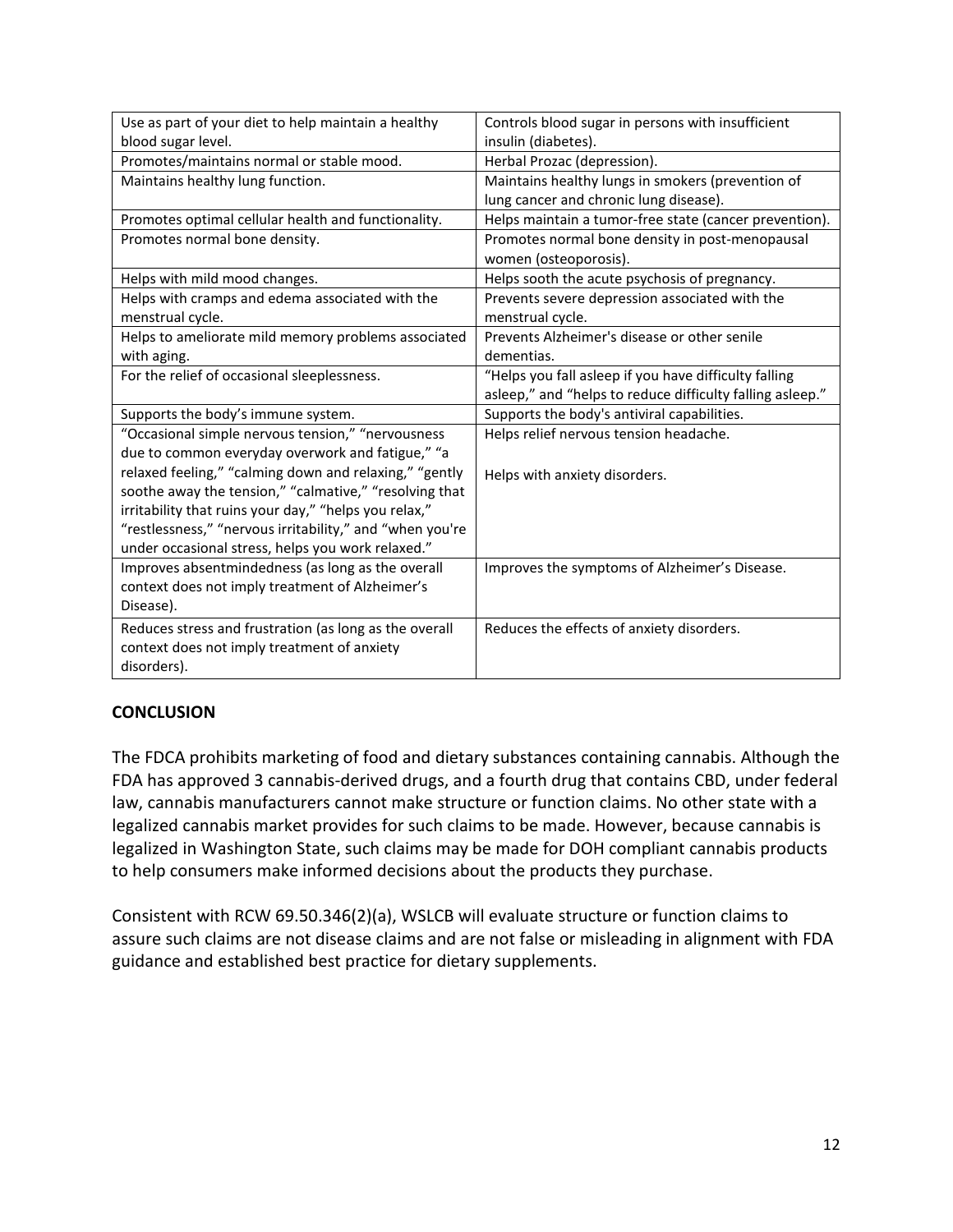# **Attachment A**

#### **Criteria for determining if a statement is a disease claim[36](#page-13-0)**

#### **Criterion 1: Claims an effect on a disease or class of diseases:**

A statement is a disease claim if it mentions a specific disease or class of diseases. For example, a claim that a product is "protective against the development of cancer" or "reduces the pain and stiffness associated with arthritis" would be a disease claim.

A statement also is a disease claim if it implies that it has an effect on a specific disease or class of diseases by using descriptions of the disease state. Examples of implied disease claims are "relieves crushing chest pain (angina)," "improves joint mobility and reduces inflammation (rheumatoid arthritis)," or "relief of bronchospasm (asthma)."

## **Criterion 2: Claims an effect on characteristic signs or symptoms of disease using scientific or lay terminology:**

#### **How to determine if a particular claimed effect is a sign or symptom of a specific disease**

The test of whether claimed effects are characteristic signs or symptoms depends on 2 questions: (1) Is the condition, to which the signs and symptoms refer, related to a disease; and (2) are the signs and symptoms referred to in the labeling characteristic of the disease and permit the inference that the product is intended to affect that disease.

## **Does it matter if I don't use every sign or symptom of a condition or if I use layman's terms instead of technical language?**

No. The standard focuses on whether the labeling suggests that the product will produce a change in a set of one or more signs or symptoms that are characteristic of the disease. You can meet this standard using technical or layman's language and it isn't necessary that every possible sign or symptom is used.

#### **How can I determine if a claim is about a sign or symptom that is "characteristic" of a disease?**

You can look to medical texts and other objective sources of information about disease to determine if a label statement implies treatment or prevention of a disease. Some claims imply disease treatment or prevention because they are so intimately tied to a disease. For example, "inhibits platelet aggregation" or "reduces cholesterol" are such characteristic signs or

<span id="page-13-0"></span> <sup>36</sup> https://www.fda.gov/regulatory-information/search-fda-guidance-documents/small-entity-compliance-guidestructurefunction-claims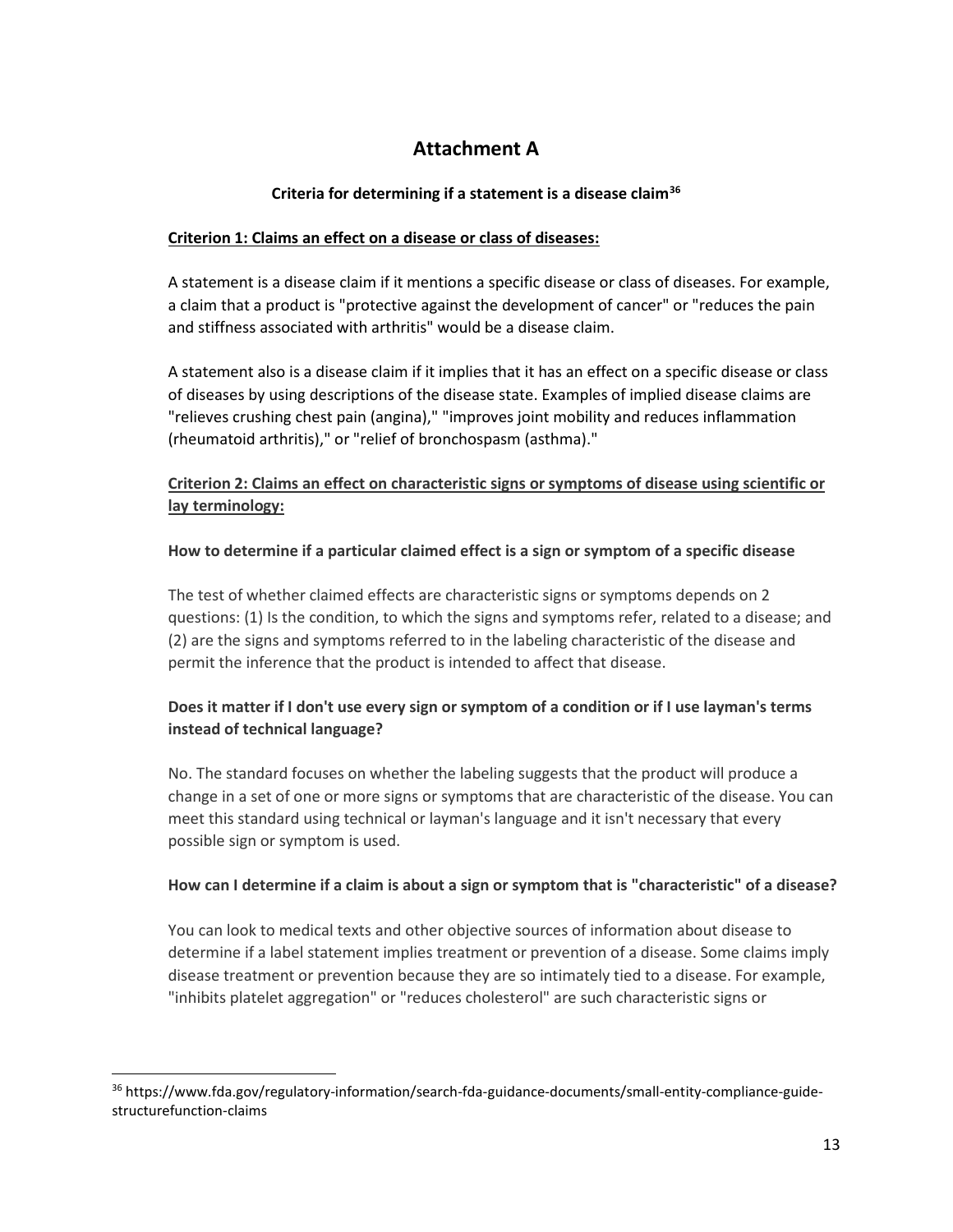symptoms associated with stroke and cardiovascular disease and interventions to treat those diseases that any claim about them would be an implied disease claim.

Other signs or symptoms are associated with a wide range of disease and non-disease states and do not necessarily imply an effect on a specific disease. For example, although "improves absentmindedness" might imply treatment of Alzheimer's disease and "relieves stress and frustration" might imply treatment of anxiety disorders, both of these signs also are characteristic of non-disease states. So, if there is no context linking them to a disease, they would be appropriate structure/function claims.

## **For the claims that always imply disease, is there context that can make them appropriate structure/function claims, since platelet function and blood cholesterol also may be considered to be normal conditions?**

Yes. There are many conditions that are "normal," but under certain circumstances are also disease claims. The federal rule states that such claims (for example, maintaining normal cholesterol levels) may be appropriate structure/function claims and would not imply a disease if the claim made absolutely clear that the claim is referring to structure/function claims that are already normal. This context would remove the inference to an effect on a structure/function that was abnormal (for example, "maintain cholesterol levels that are already in the normal range").

#### **What kinds of words can be used that would not constitute implied claims about signs or symptoms?**

No specific adjectives constitute a disease claim. Therefore, words such as "restore," "support," "maintain," "raise," "lower," "promote," "regulate," or "stimulate" might create an implied disease claim if, in the context they are used, they imply an effect on disease. Similarly, words like "prevent," "mitigate," "diagnose," "cure," or "treat" would be disease claims if the context of their use implied an effect on a disease.

#### **Criterion 3: Claims an effect on a condition associated with a natural state or process:**

#### **What is meant by "a natural state or process?"**

Some natural states or processes such as aging, menopause, and the menstrual cycle are not themselves diseases, but can be associated with abnormal conditions that are diseases.

#### **What is the determining characteristic when a claim to effect these states is a disease claim?**

The conditions associated with these stages or processes can vary from common, relatively mild abnormalities, for which medical attention is not required, to serious conditions that can cause significant or permanent harm if not treated effectively. Two criteria determine if such a condition will be considered a disease: (1) if the condition is uncommon; or (2) if the condition can cause significant or permanent harm. For purposes of the federal rule, a condition is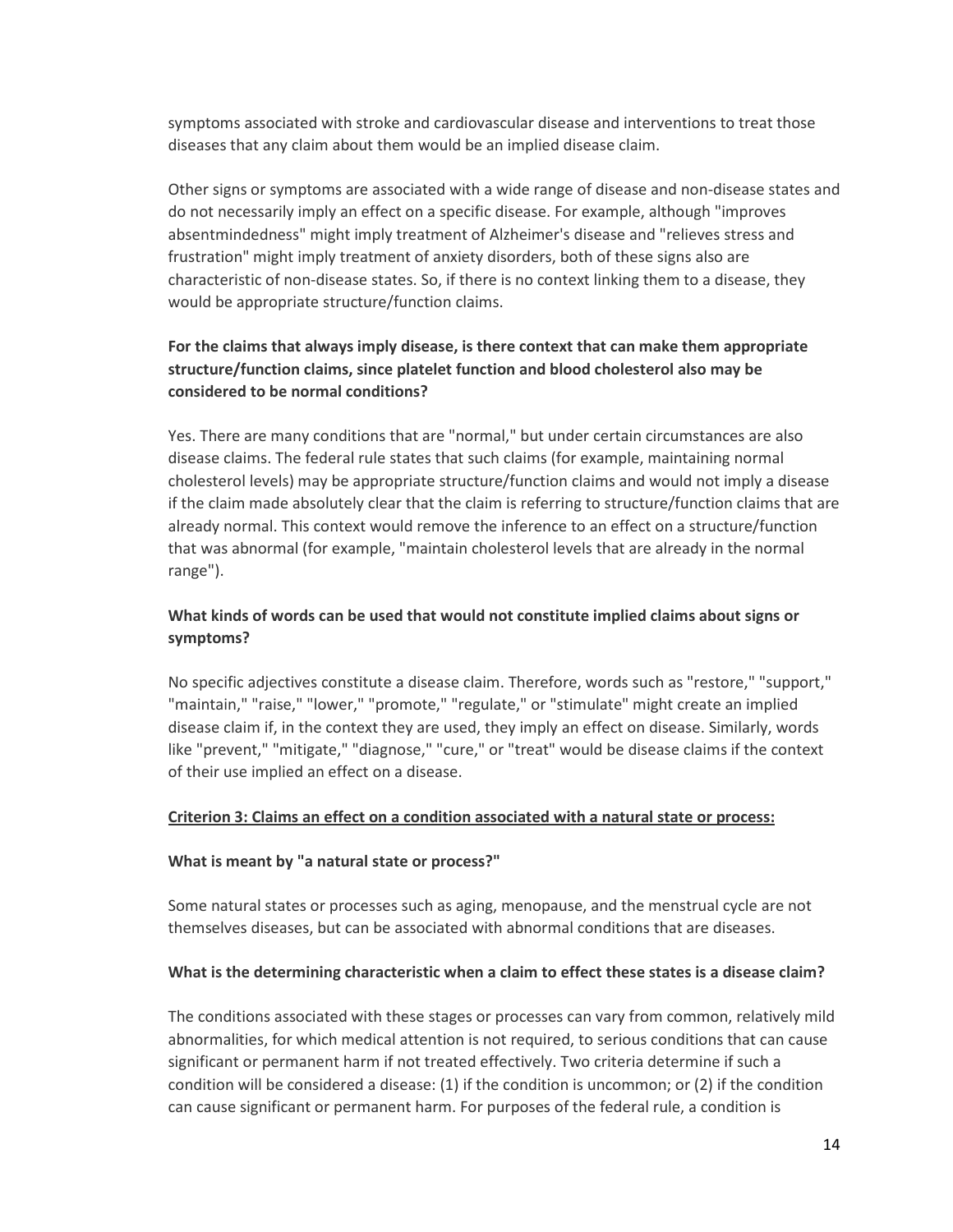uncommon if it occurs in fewer than one-half of those experiencing that stage or process. A condition can cause significant or permanent harm if it must be treated effectively to prevent that harm and for which effective treatments are available.

Examples of acceptable structure/function claims are "mild memory loss associated with aging," "noncystic acne," or "mild mood changes, cramps, and edema associated with the menstrual cycle."

Examples of disease claims are "Alzheimer's disease or senile dementias in the elderly," "cystic acne," or "severe depression associated with the menstrual cycle."

## **Criterion 4: It is an implied disease claim because of the product name, formulation, use of pictures, or other factors:**

1. Claims that are the name of the product.

Two principles form the basis for the distinction between product names that are structure/function claims and those that are disease claims. To be a structure/ function claim: (1) the name should not contain the name, or a recognizable portion of the name, of a disease; and (2) the name should not use terms such as "cure," "treat," "correct," "prevent," or other terms that suggest treatment or prevention of a disease. Additionally, context is very important here.

Names such as "CarpalHealth" or "CircuCure" are disease claims because they are implied disease claims for carpal tunnel syndrome and circulatory disorders, respectively. In some cases, whether a product name is a disease claim will depend on context. For example, "Soothing Sleep" could be considered a claim to treat insomnia, a disease, unless other context in the labeling makes clear that the claim relates to a non-disease condition, such as occasional sleeplessness.

2. Claims about product formulation.

#### **Can I claim that my product contains an ingredient that is also used in some drug products?**

If the ingredient has been regulated by FDA primarily as a drug (either over-the-counter or prescription) and is well known to consumers for its use or claimed use in preventing or treating a disease, you have made an implied disease claim when you list it in the ingredient list or make a claim that a product contains that ingredient. For example, aspirin, digoxin, and laetrile. Of course, an ingredient that is excluded from the definition of a dietary supplement under section 201(ff)(3) of the FD&C Act because it was approved as a drug before being marketed as a dietary supplement never can be used in a supplement.

3. Claims that use citations of publication titles.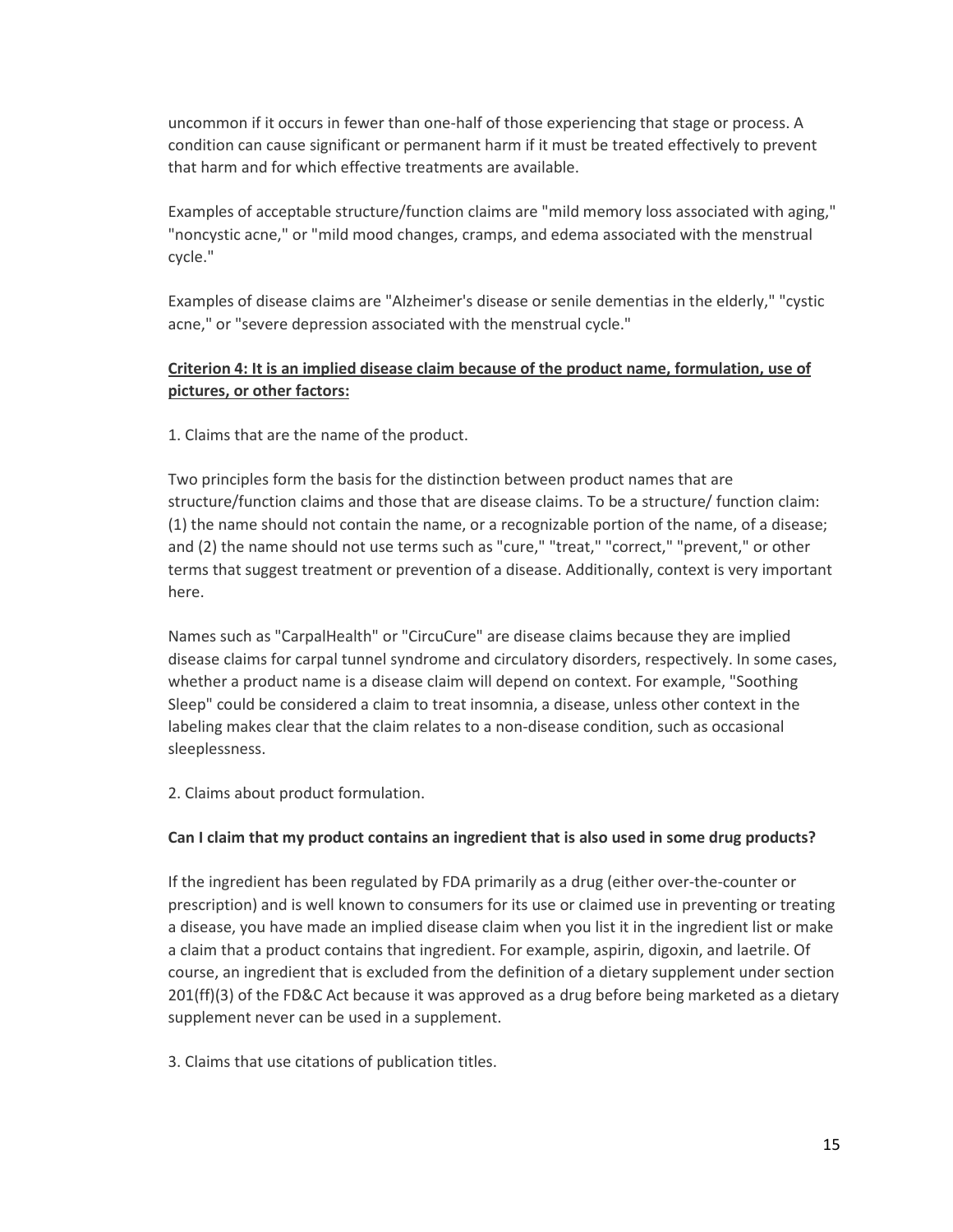#### **Can I use citations of publications that relate to my product's intended use in labeling if the publication title or the journal name mentions a disease name?**

Yes, but some limitations apply. If the citation implies treatment or prevention of a disease, it is a disease claim. Thus, if in the context of the labeling as a whole its presence implies treatment or prevention of disease (for example, by placement on the immediate product label or packaging, inappropriate prominence, or lack of relationship to the product's express claims), the citation is a disease claim.

If the citation is used in labeling, its context determines if it is a disease claim. A citation that is used in the bibliography section of labeling, is included in a balanced discussion of the scientific literature, is not excessively prominent relative to other citations, and provides legitimate support for a structure/function claim made for the product would not be a disease claim.

4. Claims that use the term "disease" or "diseased."

#### **Can I make claims about health promotion and disease prevention?**

Yes, you may make general statements about health promotion and disease prevention as long as the statement doesn't imply that your product can diagnose, cure, mitigate, treat, or prevent a disease. In general, if the statement identifies a specific disease or directly references the product or its ingredients, it would imply that the product itself has the effect and would be a disease claim.

An example of an acceptable claim is "a good diet promotes good health and prevents the onset of disease" or "better dietary and exercise patterns can contribute to disease prevention and better health."

An example of a disease claim is "Promotes good health and prevents the onset of disease" because the claim infers that the product itself will achieve the intended effect.

5. Use of pictures, vignettes, symbols, or other means.

#### **Can I use pictures of organs or medical symbols on labels?**

In general, any picture or vignette or other symbol can be used if it doesn't imply a disease. For example, pictures of healthy organs would constitute an appropriate structure/function claim while a picture of an abnormal tissue or organ would be an implied disease claim. As with other types of implied claims, it is the context of the total claim that is important.

#### **Are there some symbols that are implied disease claims?**

Yes. Some symbols, like the heart symbol, are so widely recognized as symbols for disease treatment and prevention that their use is ordinarily an implied disease claim. Symbols such as EKG tracings are also implied disease claims because they are strongly associated with heart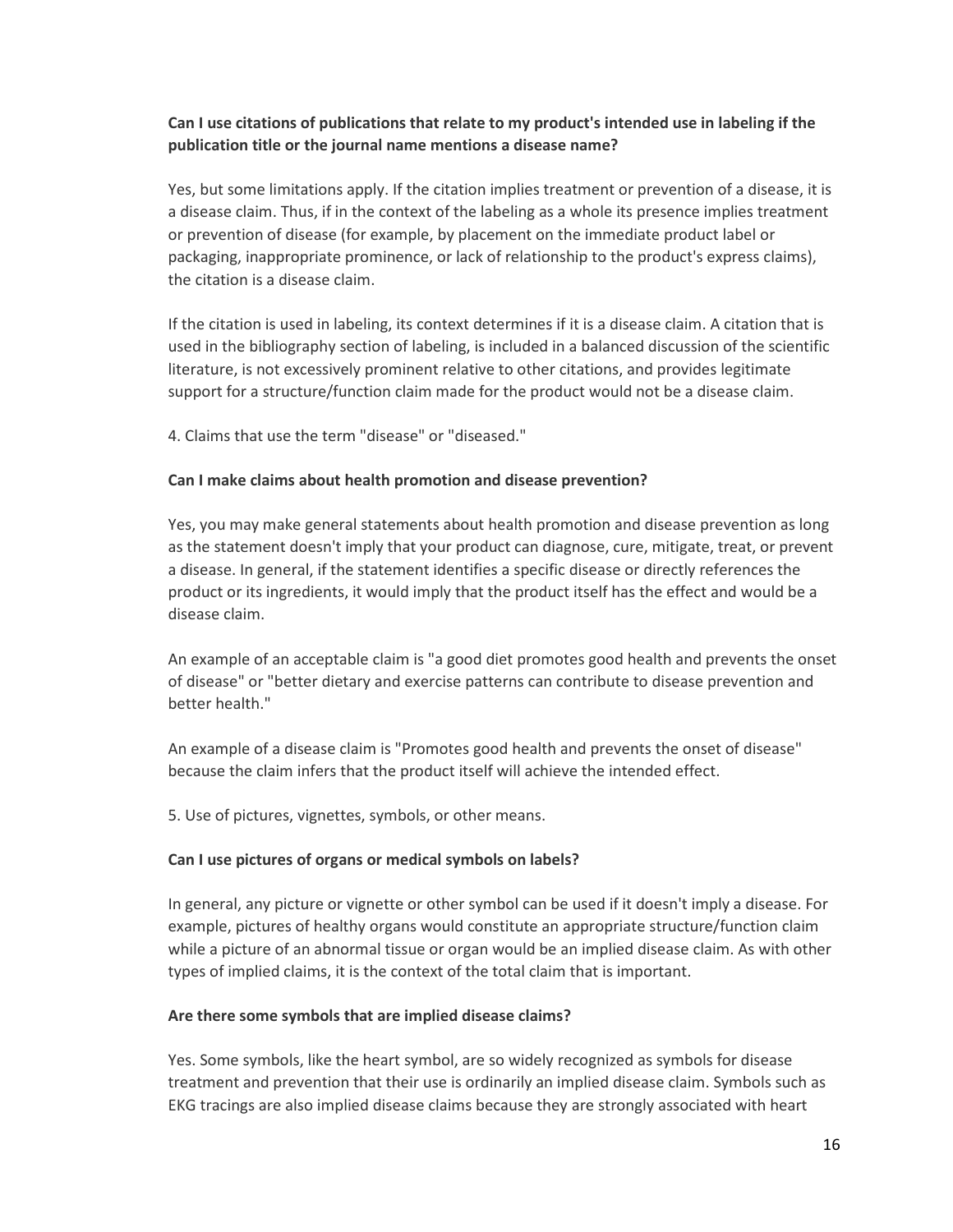disease and the average consumer cannot distinguish a healthy tracing from an unhealthy one to provide context to remove the implied disease treatment or prevention claim. It would be an unusual circumstance in which the use of these two symbols would not be implied disease claims.

#### **Can the Rx symbol be used without implying that the product is intended to treat disease?**

In general, the use of the prescription drug symbol "Rx" or the use of the word "prescription" should not be interpreted automatically as a disease claim because not all prescription drugs are intended for disease conditions (some are for conditions that would not be considered to be diseases). However, the use of these terms on dietary supplements may deceive consumers into thinking they are purchasing a prescription drug without a prescription. Thus, the use of these two terms is misleading and will misbrand the product if, in the context of the labeling as a whole, the terms imply that the product is a prescription drug.

## **Criterion 5: Claims that a product belongs to a class of products that is intended to diagnose, mitigate, treat, cure, or prevent a disease.**

Certain product class names are so strongly associated with treating and preventing diseases that claiming membership in the product class constitutes a disease claim. Examples of such product classes are analgesics, antibiotics, antidepressants, antimicrobials, antiseptics, antivirals, or vaccines.

However, some product classes may be associated both with diseases and with structure/function effects. In such cases, if it is clear from the context of the claim that the dietary supplement is represented as a member of the product class intended to affect structure/function and not disease, then the claim will not be a disease claim. That is, claiming to be a laxative, an anti-inflammatory, or a diuretic will not be a disease claim if there is context that makes clear that the intended effect of the product is on structure/function and not disease. For example, an appropriate product claim would be "diuretic that relieves temporary water-weight gain."

#### **Criterion 6: Claims to be a substitute for a product that is a therapy for a disease.**

A claim that a product is a substitute for a drug or other therapy for disease, or has fewer side effects than a therapy for disease, is an implied disease claim. Such claims carry with them the clear implication that the dietary supplement is intended for the same disease treatment or prevention purpose as the therapeutic product. However, if a dietary supplement claims to be a substitute for a drug that is not intended to treat or prevent disease (i.e., a drug intended to affect the structure or function of the body), the claim comparing the drug and the dietary supplement would not be a disease claim.